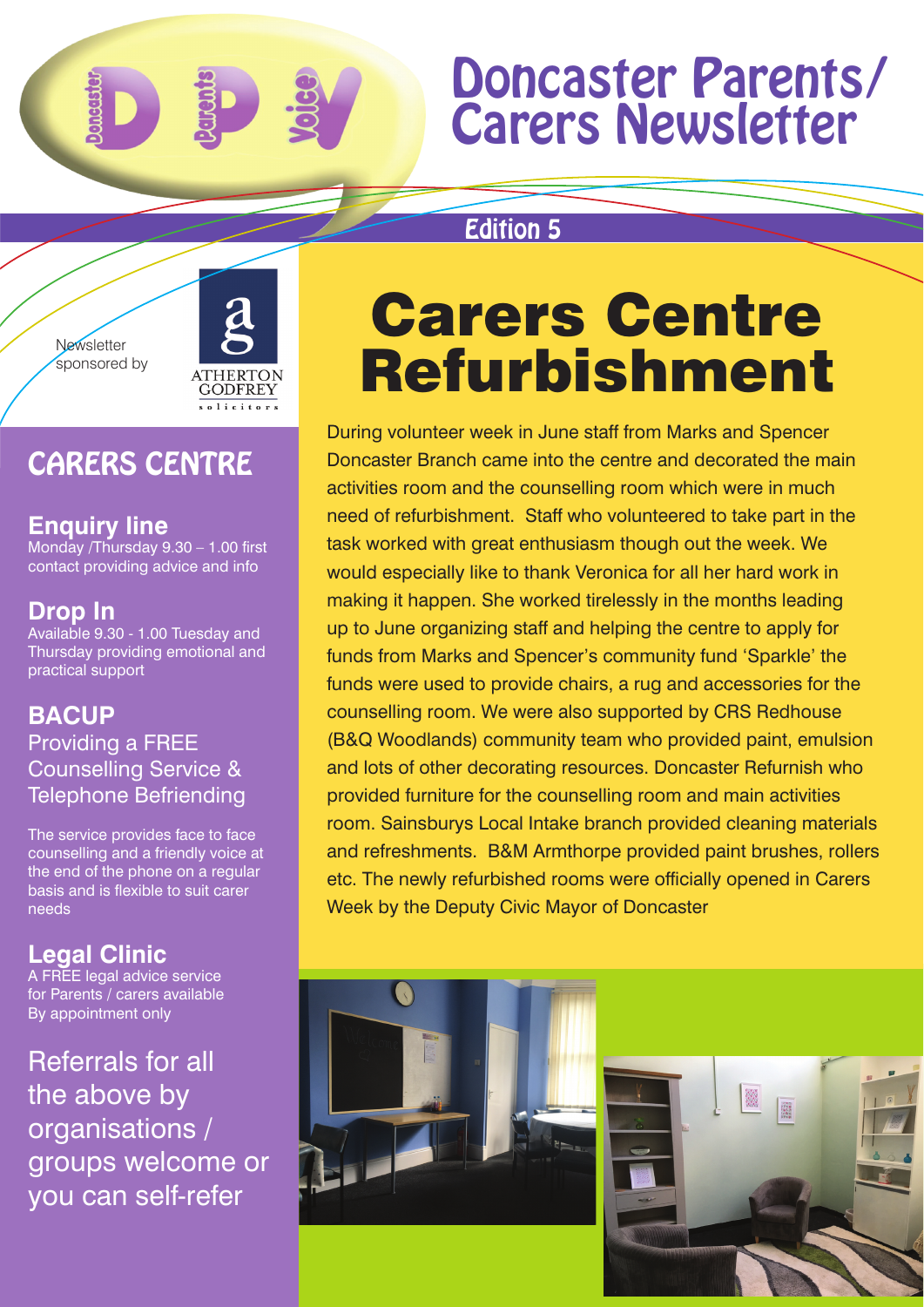# You can now purchase the MAX CARD from DPVoice

#### What is the Max Card?

The Max Card is a discount card for families of children with additional needs. Families simply show their Max Card upon entry to a venue in order to obtain free or discounted admission.

The scheme is designed to help families save money on great days out across England, includes castles, zoos, bowling alleys and much more.

To find out how to obtain your card contact DPVoice on 01302 637566 or Email: dpvoice@doncastercarers.org.uk

Please provide proof of child's / young person's additional needs For more info on the MAX CARD visit http://www.mymaxcard.co.uk/

We want our pages to be personalised for families in Doncaster. Therefore for each of the different pages we want people with a special educational need / disability to design some images for us that we can upload to the different sections.

The image must be: - horizontal - A4 size - relevant to the section e.g. Preparing for adulthood may include a house, a job, transport - name and age if you would like to be acknowledged Please note if we receive several pictures for the same section, we will change the image on a regular basis so your picture may not appear immediately.

Please send all pictures to: Email- fis@doncaster.gov.uk Address – Families Information Service, Floor 3, Civic Office, Waterdale, DN1 3BU

We would also welcome feedback from children, young people, parents / carers and practitioners on the content and how accessible and helpful the information is within the Local Offer. If you have any queries, please contact Families Information Service – 0800 138 4568

#### What is the Local Offer?

The Local Offer provides information for children and young people with special educational needs and disability (SEND) and their parents or carers in a single place.

## Young people will benefit from new Special School in Doncaster

**Cost** 

£5.00

Doncaster Council has released further details about the Special School for Communication and Interaction special educational needs that will be established in Doncaster.

The school will primarily be for children and young people with Autism Spectrum Disorder, specifically high functioning ASD and Asperger's.

The cohort may also have social, emotional and mental health needs and specific learning difficulties.

Working with the Department for Education, the new school is envisaged to be on the Hungerhill Enterprise Park site.

This school would have places for 100 children and young people, 80 of which would be filled by the council, with the remaining 20 offered to neighbouring authorities.

The school will be closely associated with another secondary school to enable pupils to access a mainstream curriculum where this is appropriate.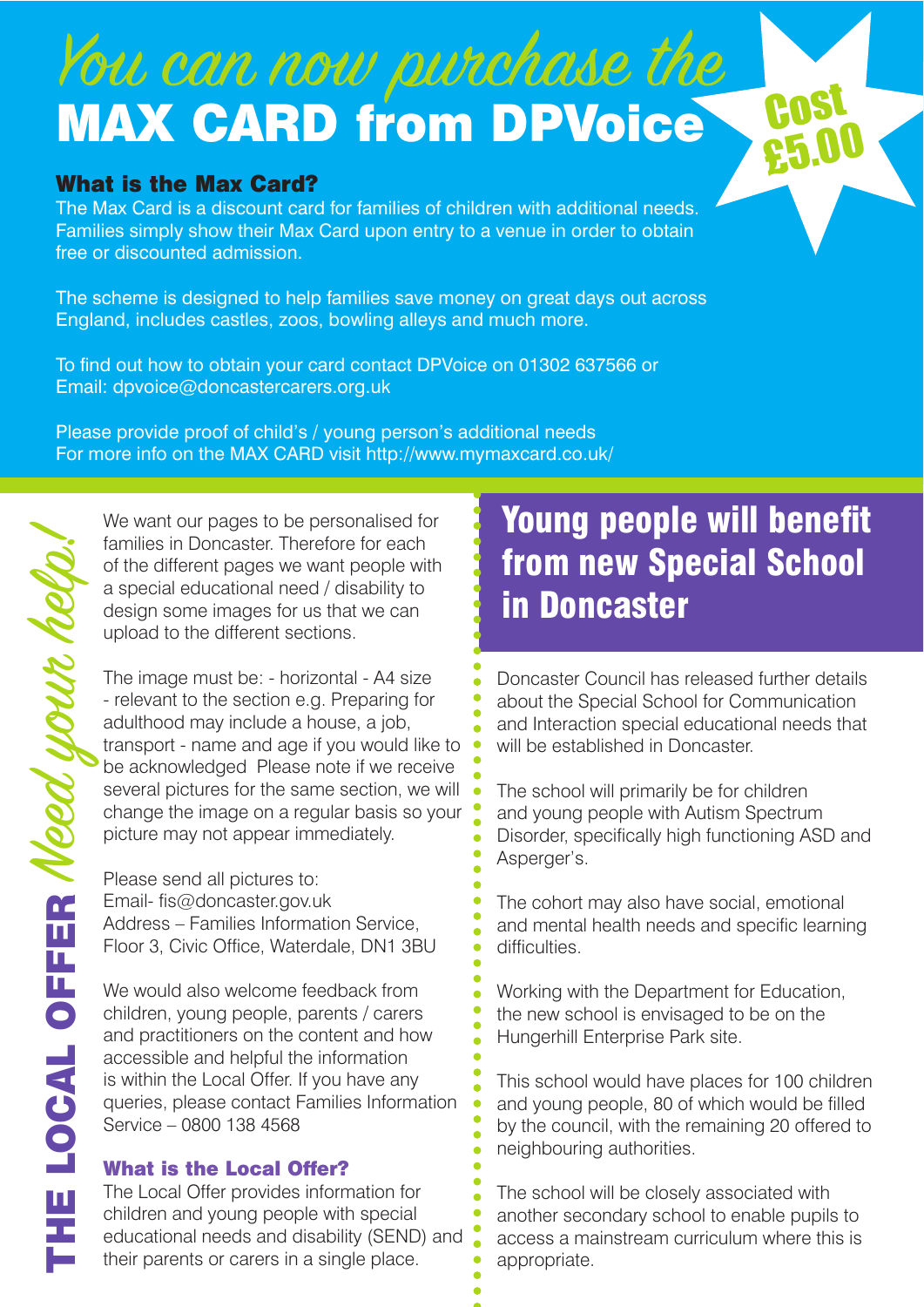Atherton Godfrey is delighted to be sponsoring the Parent Forum newsletter. We have also been invited to have a regular feature in the newsletter where we will be answering legal questions from parents and carers. We will also be holding monthly Legal Information Clinics at the Doncaster Carers Centre on South Parade.



## TRAINING IN SCHOOLS

Earlier this year, I had the opportunity of attending a forum group meeting organised by Parent Voice where parents were able to ask questions of the key education service leads at Doncaster Metropolitan Borough Council. It was a great event and although much of the discussion was certainly very positive and lots of useful information was shared with parents about the services available to support their children, there was one point that came up which I found very striking.

At least two parents raised concerns about schools not organising appropriate training for their teaching and/ or support staff. The excuses given to parents seemed to centre on funding problems and waiting lists. Yet we heard from the local authority in response that there are training programmes in place which all schools – including Academy schools – can access. Therefore the story about the child being restrained inappropriately while the school is on a waiting list for training – apparently since September was especially difficult to understand.

Whilst I would hope these examples do not represent the majority, the consequence for schools of not taking advantage of these training opportunities, which are clearly available to them, is that they may find themselves having to respond to claims from parents about disability discrimination of their child which can be heard in the Special Educational Needs and Disability Tribunal.

There schools cannot hide behind funding issues or unreasonably lengthy waiting lists: if the SEND Tribunal orders training to take place then schools have no choice but to complete the training within the timeframe set by the tribunal.

Any parents who need further advice on the issue should contact the local SAIDSEND service initially or take legal advice.

Angela Sandhal

Education and public law solicitor Atherton Godfrey

## $COMTACT/\!\!/C$

**info@athertongodfrey.co.uk www.athertongodfrey.co.uk 8 Hall Gate, Doncaster DN1 3LU** 

### The Young Persons Disability Forum

We are currently recruiting for the steering group,

Do you have Special Education Needs / Disability (SEND)?

Are you passionate about getting the voice of young people with SEND heard?

Are you a sibling of a child or young person with SEND and would like to contribute to the work of The LADDER Group?

Contact us on 07917690590 or email dpvoice@doncastercarers. org.uk to find out more

## REFRESHED SHORT BREAKS STATEMENT 2017

#### What is a short break?

A short break is a break or time away from a caring role, which used to be called 'respite' and forms part of a range of services which support children with additional needs and their families. A short break gives disabled children and young people experiences away from their main carers and also gives parents and carers a valuable break from their caring responsibilities. A break from a caring role can include activities which last a few hours, a day, an evening, overnight, a weekend or for longer. They can take place in or away from the family home and can include supporting a family to take a short break together.

#### The refreshed short breaks statement is now available at http://www.doncasterchildrenand families.info/thelocaloffer.html

Ladde Grop